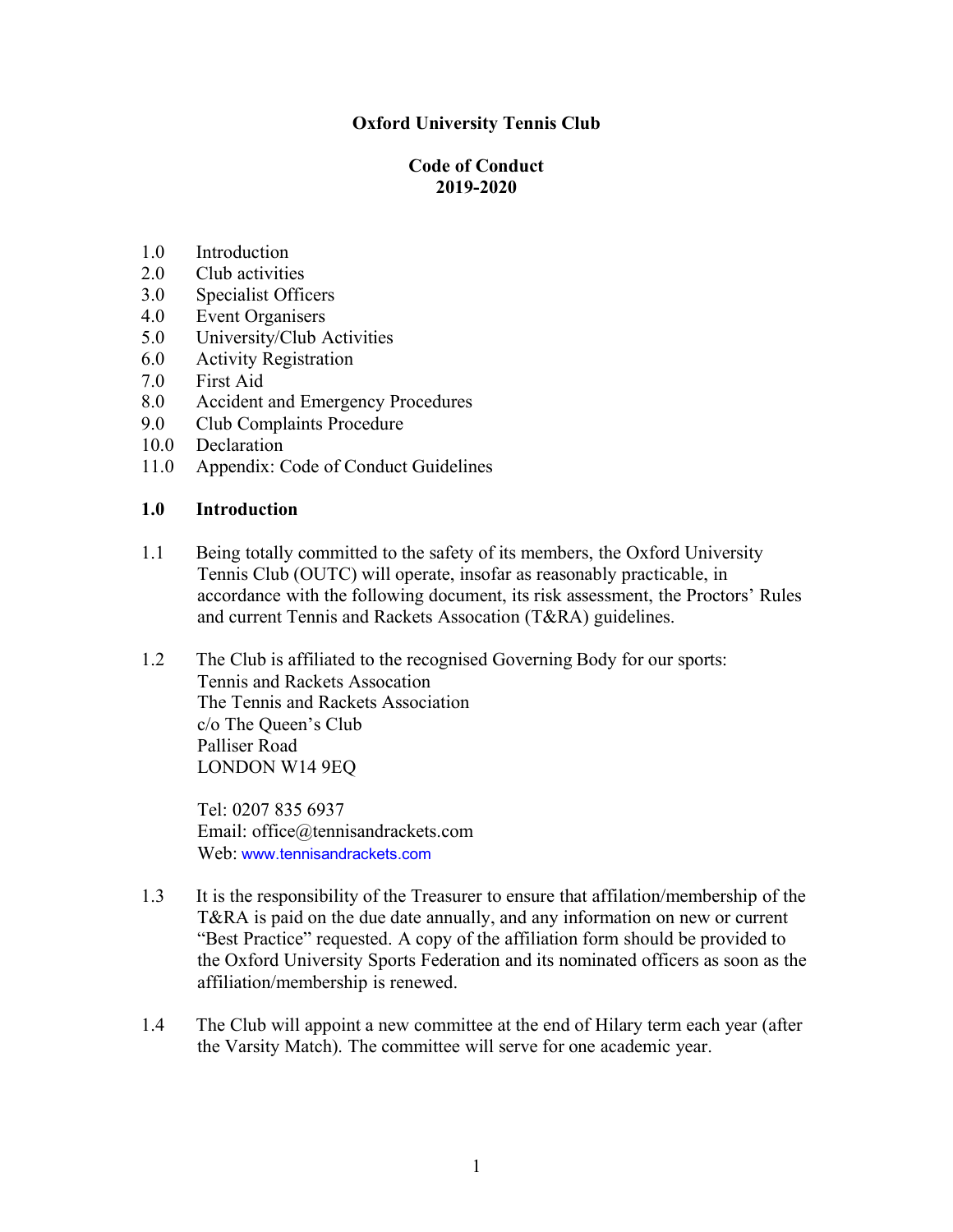- 1.5 At least two members of the new committee will arrange a Safety Briefing/ Compliance Meeting with the Sports Federation and its nominated officers within two weeks of appointment.
- 1.6 The reviewed and signed versions of the Code of Conduct and Risk Assessment will be supplied to the Sports Federation and its nominated officers after the appointment of the new committee.
- 1.7 The Club's appointed "Senior Member" is Roger Boning.
- 1.8 It is the responsibility of each individual member to bring to the attention of the Committee any known medical condition or previous injuries that may affect their or other Club members' safe participation within the sport. If the issue is of a sensitive nature, then this MUST be raised via the Sports Federation and its nominated officers.
- 1.9 The Club Code of Conduct, Risk Assessment and Constitution shall be available on the Club Website, [www.outc.org.uk,](http://www.outc.org.uk/) under a clear "Safety Documents" link.

## **2.0 Club Activities**

FOR EACH YEAR OUR PROPOSED ACTIVITIES ARE SHOWN ON THE FIXTURE CARD (available on request)

| <b>ACTIVITY</b>          | DAY/DATE                              | <b>VENUE</b>            |
|--------------------------|---------------------------------------|-------------------------|
| General tennis           | As booked, any day,<br>8.15am-10.30pm | Tennis Court            |
|                          |                                       |                         |
|                          |                                       |                         |
| Away matches             | As fixture card                       | Various                 |
| Blues match vs Cambridge | As fixture card                       | <b>MCC Tennis Court</b> |

2.1 Activities for this year include:

### **3.0 Specialist Officers**

3.1 The Club Committee will consist of the following officers, a percentage of whom, as agreed with the Proctors, will be fully matriculated members of the University:

### \* **President**

- \* **Treasurer**
- \* Men's Blues captain
- \* Women's Blues captain
- \* **Secretary**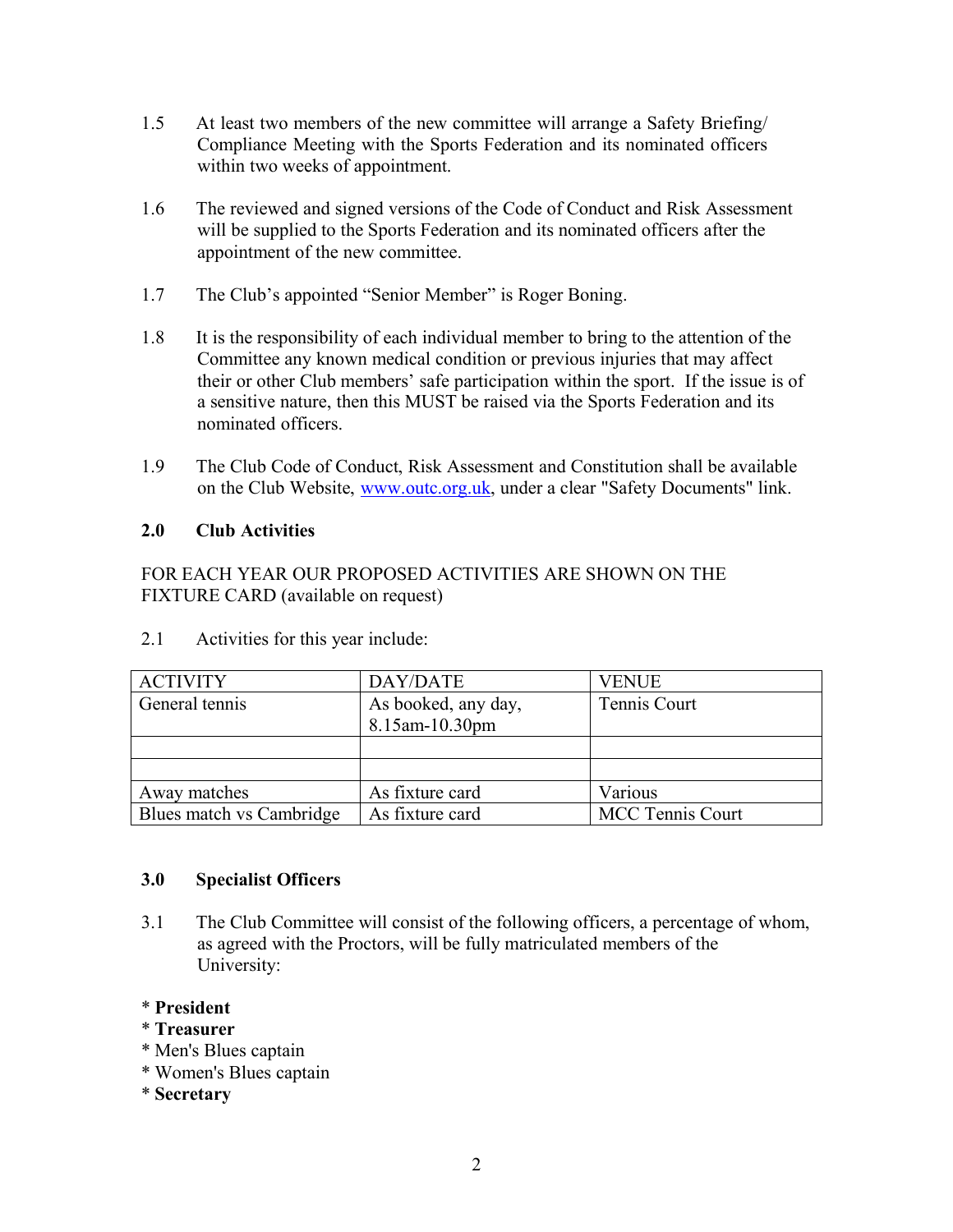#### \* **Senior Member**

\* up to five members-at-large

\* two club professionals, ex officio

Duties and responsibilities of the offices in bold are outlined in the Oxford University Tennis Club Constitution, paragraphs 14-18.

| President         | Neil Mortensen           |    |
|-------------------|--------------------------|----|
|                   |                          |    |
| Treasurer&        | Graham Piddock and Roger |    |
| Senior Member     | Boning                   |    |
| Men's captain     | <b>Rory Giddens</b>      | OU |
| Women's captain   | Eve Shenkman             | OU |
| Club professional | <b>Andrew Davis</b>      |    |
| Club professional | Craig Greenhalgh         |    |
| Member 1          | Chris Peri               |    |
| Member 2          | Jonathan Clark           |    |
| Member 3          | Ed Wigzell               |    |
| Member 4          | Wayne McLennan           |    |

3.2 The Men's Blues captain is responsible for \* attending all meetings of the committee and the club AGM, as detailed in the constitution.

\* organising and managing the activities of the men's Blues team.

3.3 The Women's Blues captain is responsible for: \* attending all meetings of the committee and the club AGM, as detailed in the constitution.

\* organising and managing the activities of the women's Blues team.

3.4 The Members-at-large are responsible for \* attending all meetings of the committee and the club AGM, as detailed in the constitution \* club business as agreed at committee meetings.

### **4.0 Event Organiser and Activity Leaders**

- 4.1 The Oxford University Tennis Club will follow the Sports Federation guidelines for Event Organisers and Activity Leaders, as detailed in Section 6 of the safety webpages at <http://www.sport.ox.ac.uk/sports-federation/safety>
- 4.2 Principal event organisers for 2019-20 will be the Men's and Women's Blues captains, with the help and advice of the two club professionals, and the Club President and Treasurer, if needed.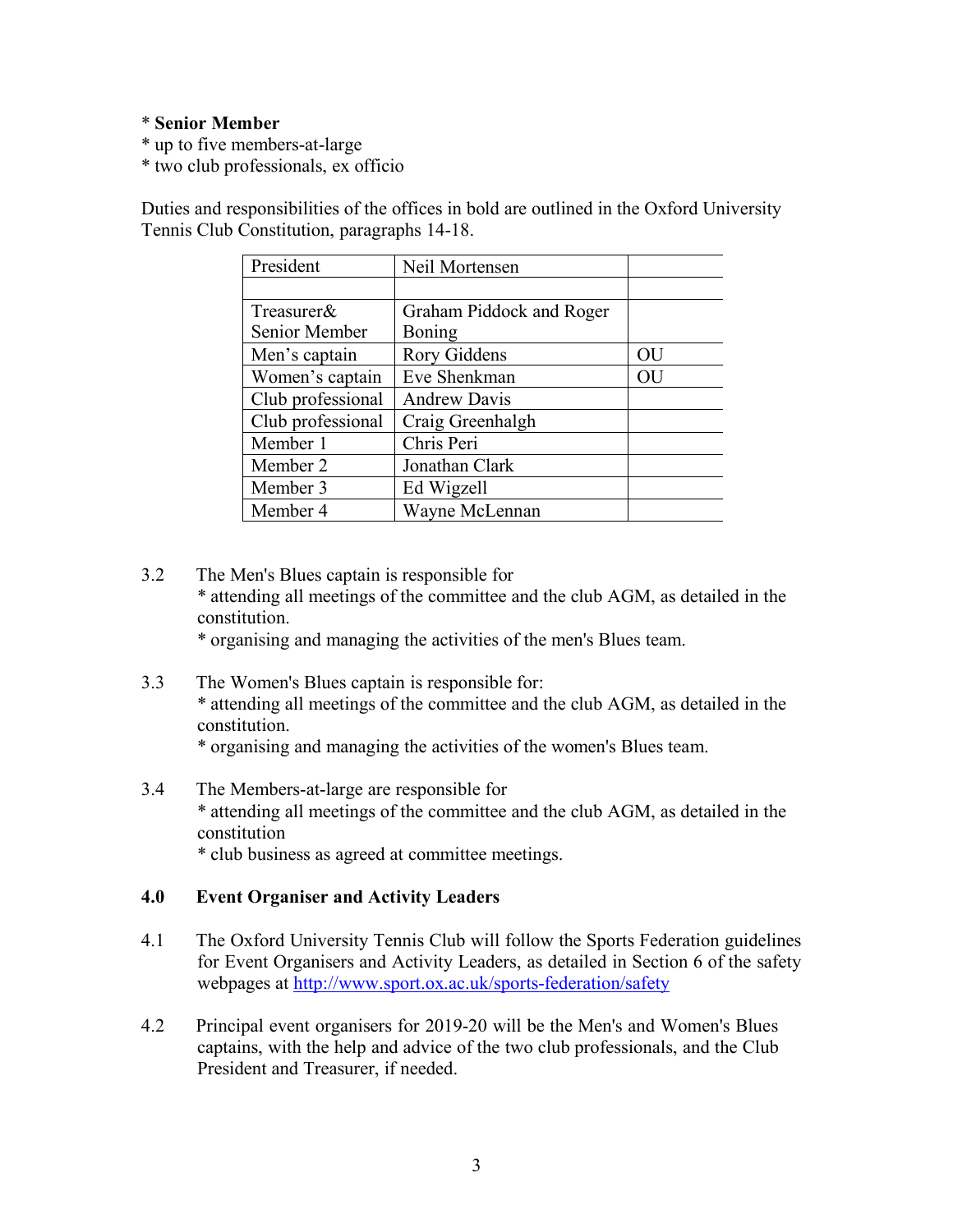4.3 The names of the Club Professionals for the current academic year are: Andrew Davis and Craig Greenhalgh: Email: pros@outc.org.uk

The Sports Department and its nominated officers require a letter on an annual basis (at the beginning of Michaelmas term) from OUTC confirming that the Professionals are employed by OUTC, have a signed contract and have Personal Indemnity Cover. Copies of qualifications (coaching and first aid) are to be sent to the Area Safety Officer, along with proof of Personal Indemnity Cover.

4.4 Activity participants:

Although Activity Leaders are responsible for informing participants about the exact nature of an activity, participants should be aware that they are responsible for their own actions, especially if they choose to disregard advice given by an Activity Leader or Event Organiser or Club Professional.

## **5.0 Club Activities**

- 5.1 Club activities are recognised as being those conducted under the name of the OUTC and approved by the Club Professionals.
- 5.2 The Club will undertake its activities as outlined in Section 6 of the Code of Conduct guidelines to this document as displayed on the safety webpages at [http://www.sport.ox.ac.uk/sports-federation/safety.](http://www.sport.ox.ac.uk/sports-federation/safety)

# **6.0 Activity Registration**

- 6.1 All official club activities will be registered with the Club Professionals.
- 6.2 The Club will follow the Trip Registration Form guidelines for trips in the UK and abroad, as detailed in Sections 10 & 11 of the Sports Federation Safety webpage: <http://www.sport.ox.ac.uk/sports-federation/safety>

# **7.0 First Aid**

- 7.1 The Club will follow the guidelines for First Aid provision, as detailed in Section 12 of the Sports Federation Safety webpage: [http://www.sport.ox.ac.uk/sports](http://www.sport.ox.ac.uk/sports-)federation/safety
- 7.2 Andrew Davis and Craig Greenhalgh are fully-qualified first-aiders. There is a first-aid kit at the side of the court.